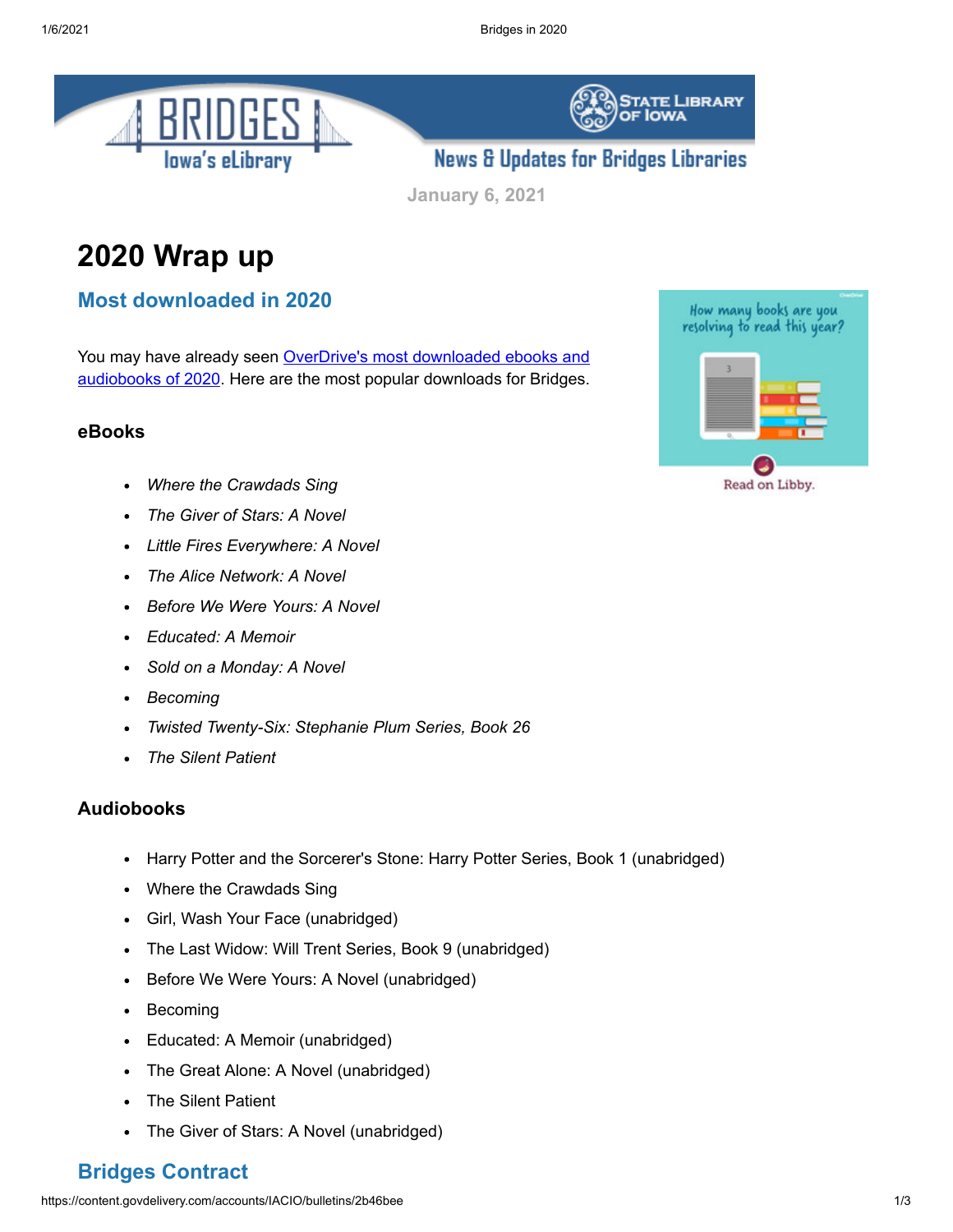There isn't much to report yet on the Bridges contracting process. The Bridges Team is currently working with State Procurement officials to prepare the Request for Proposals. We don't anticipate any trouble having the new contract in place for July 1, 2021. We'll update you when there is more.

**[OverDrive Staff Training](https://resources.overdrive.com/library/on-demand-webinars/?utm_medium=email&utm_source=govdelivery)**

## **More Usage Trends**

#### Checkouts: Year over year



## Unique users: Year over year



## **[Thank you for being a Bridges member library!](http://www.statelibraryofiowa.org/ld/c-d/download?utm_medium=email&utm_source=govdelivery)**

1112 East Grand Avenue Des Moines, Iowa 50319

*Bridges is made possible in part by the Institute of Museum and Library Services under the provisions of the Library Services and Technology Act as administered by the State Library of Iowa.*